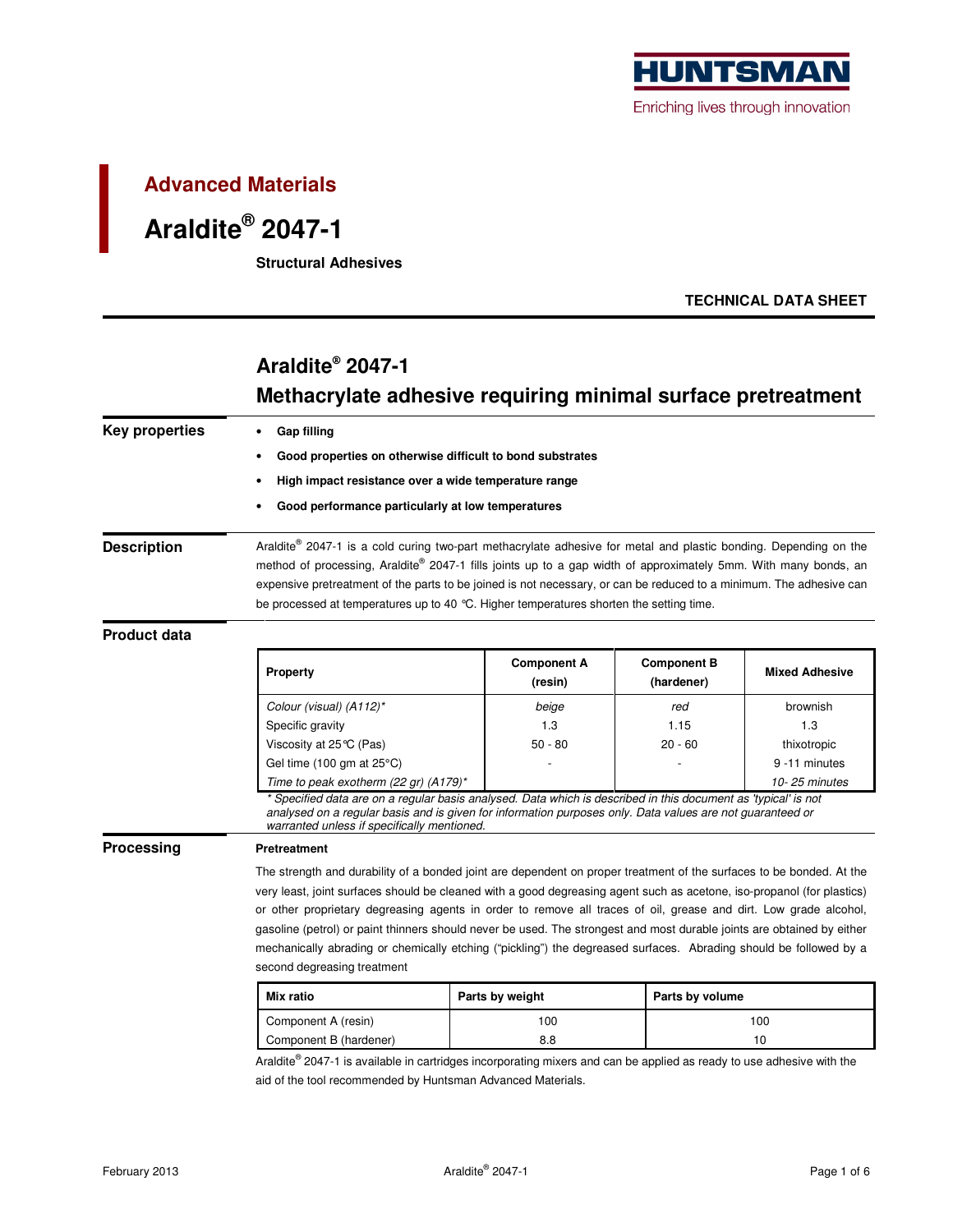

### **Application of adhesive**

The resin/hardener mix may be applied manually or robotically to the pretreated and dry joint surfaces. Huntsman's technical support group can assist the user in the selection of an suitable application method as well as suggest a variety of reputable companies that manufacture and service adhesive dispensing equipment.

A layer of adhesive 0.05 to 0.10 mm thick will normally impart the greatest lap shear strength to the joint. Huntsman stresses that proper adhesive joint design is also critical for a durable bond. The joint components should be assembled and secured in a fixed position as soon as the adhesive has been applied.

For more detailed explanations regarding surface preparation and pretreatment, adhesive joint design, and the dual syringe dispensing system, visit www.araldite2000plus.com.

### **Equipment maintenance**

All tools should be cleaned with hot water and soap before adhesives residues have had time to cure. The removal of cured residues is a difficult and time-consuming operation.

If solvents such as acetone are used for cleaning, operatives should take the appropriate precautions and, in addition, avoid skin and eye contact.

### **Typical times to minimum shear strength**

| Temperature        | °C      | 10 | 15                       | 23                       | 40                       |
|--------------------|---------|----|--------------------------|--------------------------|--------------------------|
| Cure time to reach | Hours   | -  | $\overline{\phantom{0}}$ | $\overline{\phantom{0}}$ | $\overline{\phantom{a}}$ |
| LSS > 1MPa         | Minutes | 25 | 20                       | 15                       | ა                        |
| Cure time to reach | Hours   |    | $\overline{\phantom{0}}$ |                          | $\overline{\phantom{a}}$ |
| LSS > 10MPa        | Minutes |    | 45                       | 25                       | 15                       |

LSS = Lap shear strength.

## **Typical cured properties**

Unless otherwise stated, the figures given below were all determined by testing standard specimens made by lapjointing 114 x 25 x 1.6 mm strips of aluminium alloy. The joint area was 12.5 x 25 mm in each case.

The figures were determined with typical production batches using standard testing methods. They are provided solely as technical information and do not constitute a product specification.

### **Average lap shear strengths of typical metal-to-metal joints (ISO 4587) (typical average values)**

Cured for 16 hours at 40°C and tested at 23°C. Pretreatment - Sand blasting, isopropanol degreasing

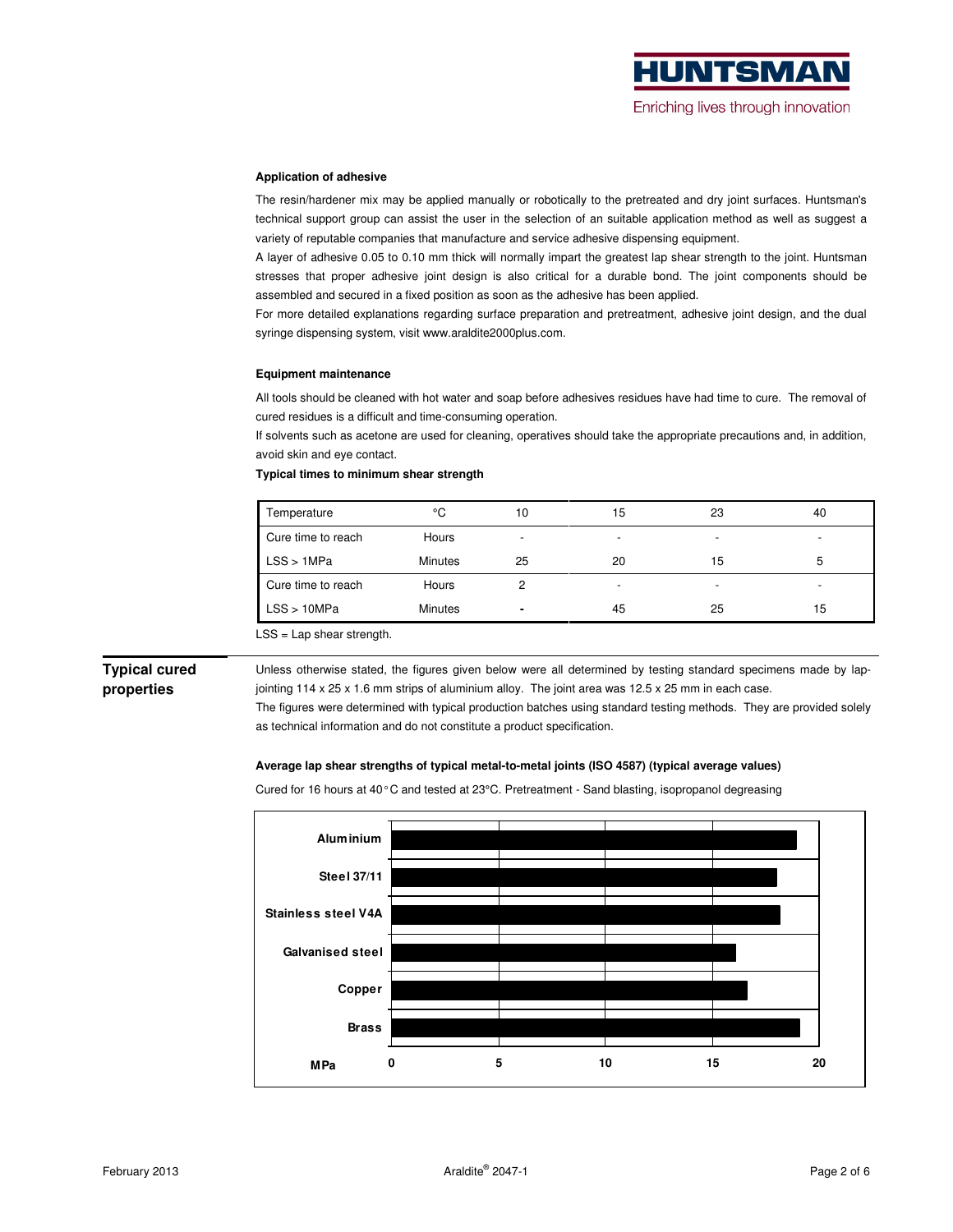



**Average lap shear strengths of typical plastic-to-plastic joints (ISO 4587) (typical average values)** 

Cured for 16 hours at 40°C and tested at 23°C. Pretreatment - Lightly abrade and isopropanol degrease.

**Lap shear strength versus temperature (ISO 4587) (typical average values)** 

On aluminium, cure: 16 hours at 40°C, Pretreatment - Sand blasting, isopropanol degreasing



**Glass transition temperature (typical average values) ( ISO 6721)**  Cure: 16 hours at 40 °C  $80^{\circ}$ C by DMA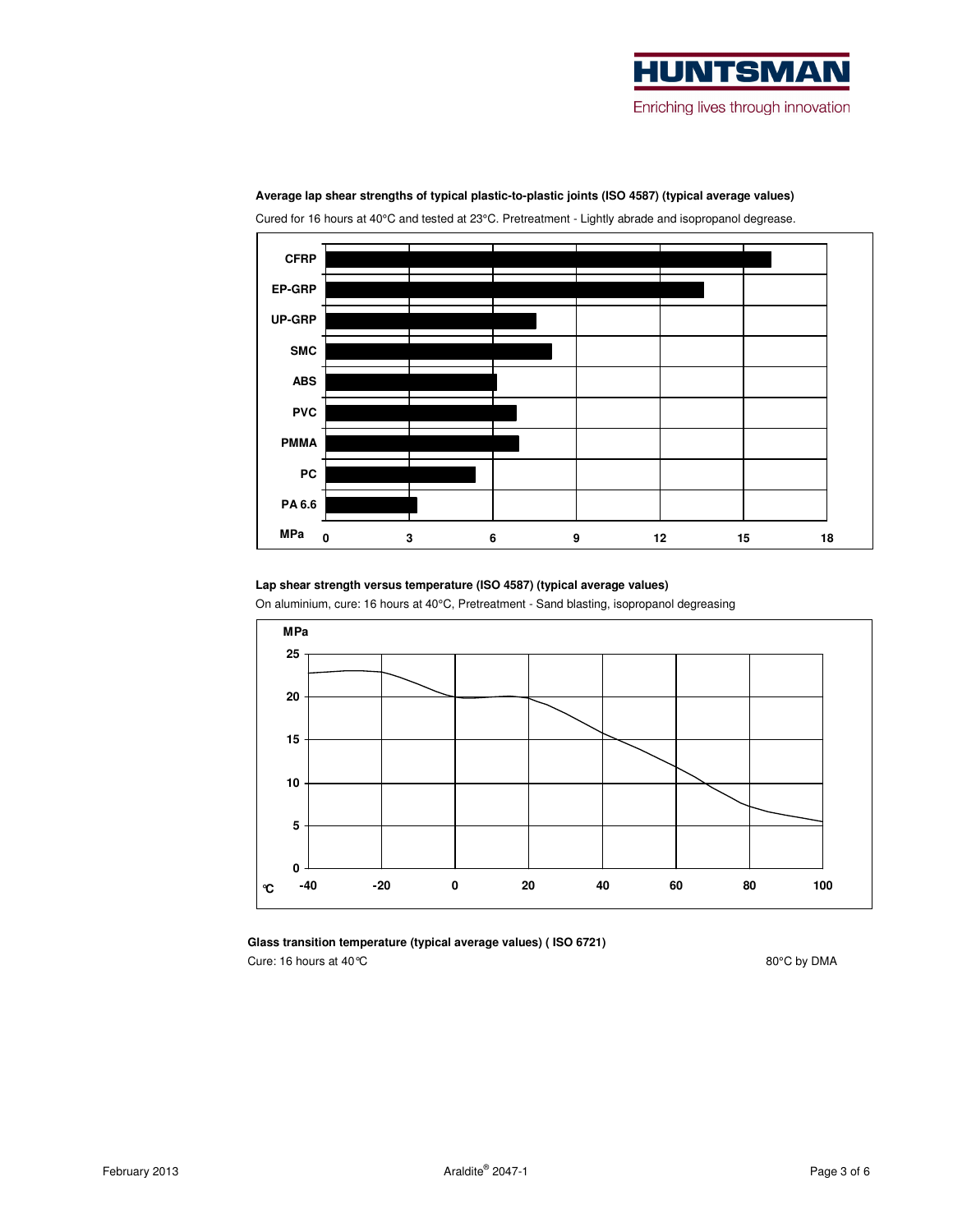

# **0 3 6 9 12 15 18 21 As-made value IMS Fuel (unleaded) Ethyl acetate Acetic acid, 10% Xylene Lubricating oil Paraffin Water at 23°C Water at 60°C Water at 90°C 30 days 60 days 90 days MPa Cure: 16 hours at 40°C**

### **Lap shear strength versus immersion in various media (ISO 4587) (typical average values)**

On aluminium, cured for 16 hours at 40°C and tested at 23°C. Pretreatment - Sand blasting, isopropanol degreasing. Unless otherwise stated, L.S.S. was determined after immersion for 30, 60 and 90 days at 23°C

### **Lap shear strength versus tropical weathering (ISO 4587) (typical average values)**

(40°C/ 92% RH), on aluminium, cured for 16 hours at 40°C and tested at 23°C. Pretreatment - Sand blasting, isopropanol degreasing

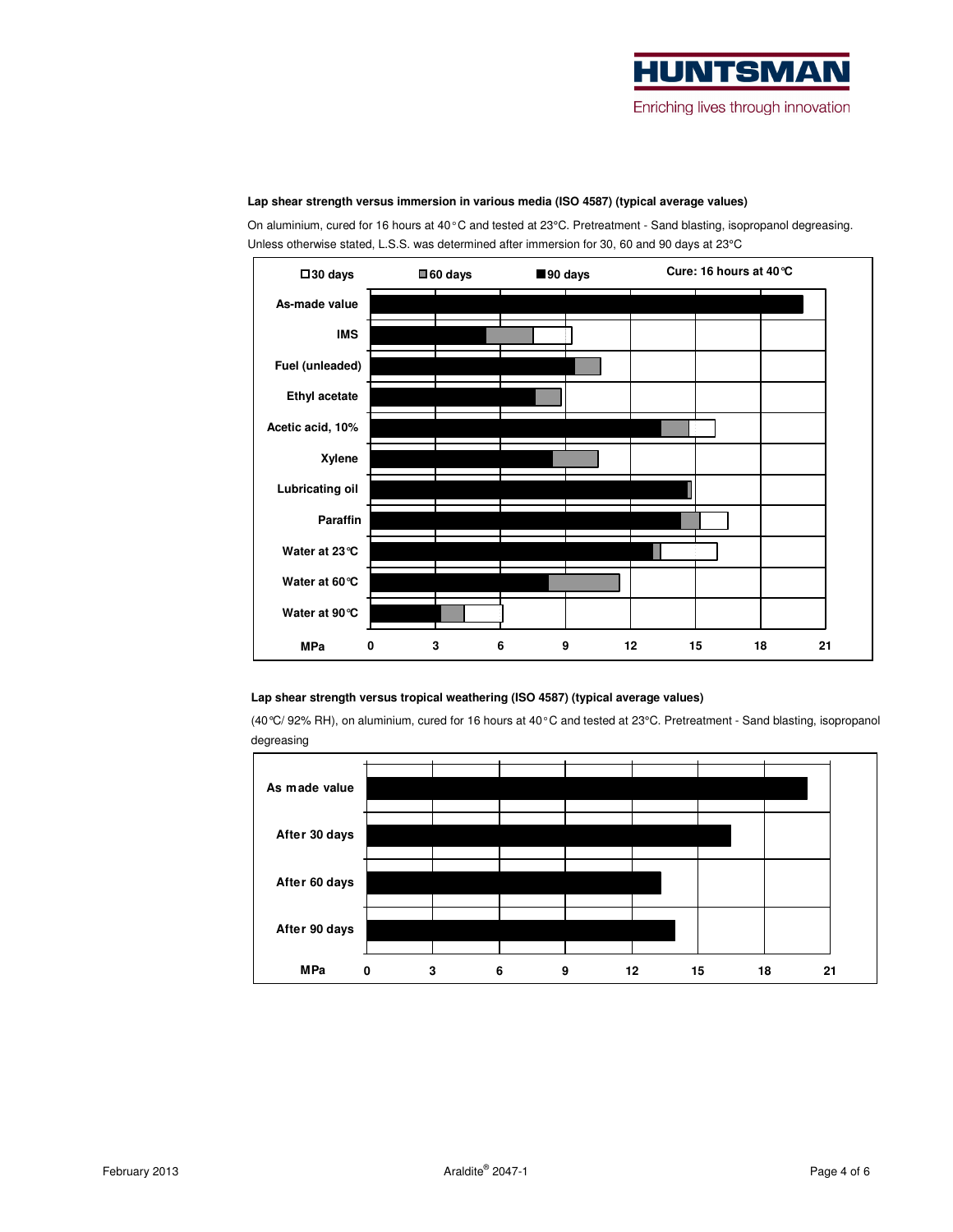

### **Lap shear strength versus heat ageing (ISO 4587) (typical average values)**

On aluminium, cured for 16 hours at 40°C and tested at 23°C. Pretreatment - Sand blasting, isopropanol degreasing



### **Lap shear strength versus thermal cycling (ISO 4587) (typical average values)**

On aluminium, cured for 16 hours at 40°C and tested at 23°C. Pretreatment - Sand blasting, isopropanol degreasing 100 cycles of 6 hours duration from -30°C to 70°C: 17.75 MPa

#### **Tensile properties (ISO 527). Cure 16hrs at 40°C (typical average values)-** tested at 23°C

| Tensile strength    | 13 - 15 MPa   |
|---------------------|---------------|
| Tensile modulus     | 750 - 900 MPa |
| Elongation at break | $13 - 15%$    |

### **Shear properties (ISO 6721). Cure 16hrs at 40°C (typical average values)**

Shear Modulus

| 500 - 600 MPa | at 23℃             |
|---------------|--------------------|
| 200 - 300 MPa | at 50 $^{\circ}$ C |
| 40 -50 MPa    | at 75℃             |
|               |                    |